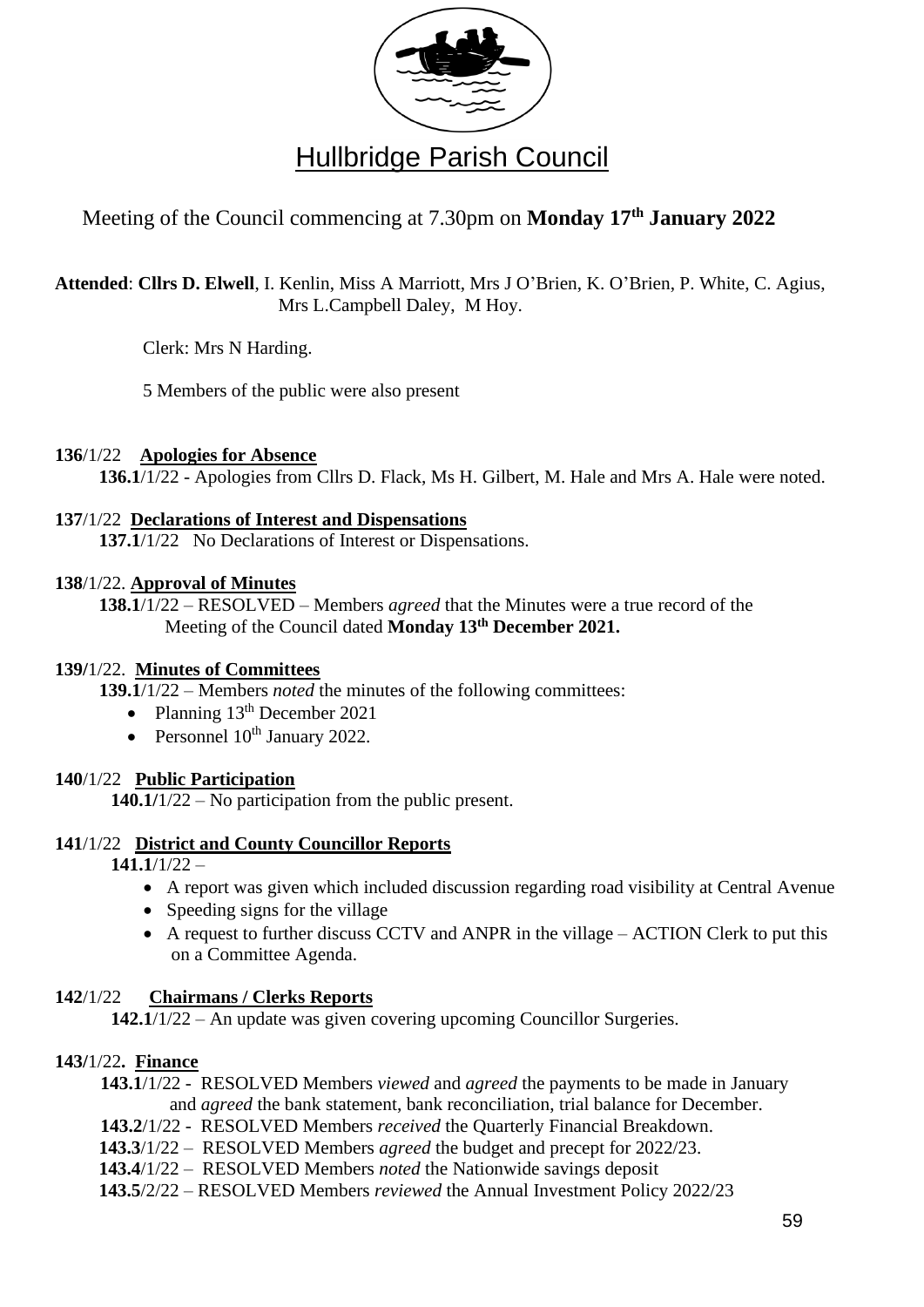| Hullbridge Parish Council  |         |                     |                                                                                                    |                       |               |        |
|----------------------------|---------|---------------------|----------------------------------------------------------------------------------------------------|-----------------------|---------------|--------|
| <b>Financial Breakdown</b> |         |                     |                                                                                                    | January 2022 Meeting  |               |        |
|                            |         |                     |                                                                                                    |                       |               |        |
| Date                       | Int ref | Inv no.             | Payee                                                                                              | Cheque No.            | Amount        | VAT    |
|                            |         |                     | <b>Regular Payments</b>                                                                            |                       |               |        |
|                            |         |                     |                                                                                                    |                       |               |        |
|                            |         |                     | <b>EDF Gas - Direct Debit (5% VAT</b>                                                              |                       |               |        |
| 17.01.2022                 | 22/1/1  |                     | calculated annually)                                                                               | <b>DIRECT DEBIT</b>   | 31.00         | 1.48   |
|                            |         |                     |                                                                                                    |                       |               |        |
|                            |         |                     |                                                                                                    |                       |               |        |
|                            |         |                     | <b>EDF Electric - Direct Debit (5% VAT</b>                                                         |                       |               |        |
| 17.01.2022                 | 22/1/2  |                     | calculated annually)                                                                               | <b>DIRECT DEBIT</b>   | 40.00         | 2.00   |
|                            |         |                     |                                                                                                    |                       |               |        |
|                            |         |                     | <b>British Gas - Electric - Direct Debit (5%</b>                                                   |                       |               |        |
|                            |         |                     | <b>VAT) - Toilets</b>                                                                              |                       |               |        |
| 17.01.2022                 | 22/1/3  | 430674944           |                                                                                                    | <b>DIRECT DEBIT</b>   | 26.78         | 1.27   |
|                            |         |                     |                                                                                                    |                       |               |        |
|                            |         | <b>TT062013</b>     |                                                                                                    |                       |               |        |
| 17.01.2022                 | 22/1/4  | 3440                | <b>Talk Talk Direct Debit</b>                                                                      | DIRECT DEBIT          | 43.14         | 7.19   |
|                            |         |                     | <b>Lloyds Company credit card:</b><br><b>Monthly fee £3</b>                                        |                       |               |        |
|                            |         |                     | Microsoft £11.28 (VAT £1.88), Microsoft                                                            |                       |               |        |
|                            |         |                     | £11.28 (VAT £1.88), Co-op £192 (VAT £0), Co-op                                                     |                       |               |        |
|                            |         |                     | £991.10 (vat £38.33), Co-op £440.60 (VAT £3.00),<br>Coop £10.10 (VAT £0.02), Co-op £193.20 (VAT    | DIRECT DEBIT 2,185.38 |               | 64.92  |
|                            |         |                     | £5.00), Post Office £20.40 (VAT £0), Co-op                                                         |                       |               |        |
|                            |         |                     | £210.55 (VAT £1.67), Seton £67.84 (VAT £11.31),<br>Post Office £23.04 (VAT £0), Amazon £10.99 (VAT |                       |               |        |
|                            |         |                     | £1.83)                                                                                             |                       |               |        |
| 17.01.2022                 | 22/1/5  | 29.12.21            |                                                                                                    |                       |               |        |
| 17.01.2022                 | 22/1/6  | p205814             | <b>TLM Management</b>                                                                              | DIRECT DEBIT          | 83.66         | 13.94  |
| 17.01.2022                 | 22/1/7  | 4091038             | <b>BE Fuelcards</b>                                                                                | <b>DIRECT DEBIT</b>   | 68.16         | 11.36  |
| 17.01.2022                 | 22/1/8  | 4117093             | <b>BE Fuelcards</b>                                                                                | <b>DIRECT DEBIT</b>   | 2.40          | 0.40   |
| 17.01.2022                 | 22/1/9  |                     | KPS221058KCS - photocopier                                                                         | DIRECT DEBIT          | 205.33        | 34.22  |
| 17.01.2022                 | 22/1/10 | 9876826             | Wave                                                                                               | <b>BACS</b>           | 113.03        | 0.00   |
| 17.01.2022                 | 22/1/11 | 1737                | <b>TBS Hygiene</b>                                                                                 | <b>BACS</b>           | 124.80        | 20.80  |
| 17.01.2022                 | 22/1/12 | SS0299              | S-Type Security                                                                                    | <b>BACS</b>           | 700.00        | 0.00   |
|                            |         |                     |                                                                                                    | <b>BACS</b>           | 39.53         | 0.00   |
| 17.01.2022                 | 22/1/13 |                     | 3039749/7 Business Stream                                                                          |                       |               |        |
|                            |         | <b>SDN0025</b><br>5 |                                                                                                    | <b>BACS</b>           | 58.06         | 9.68   |
| 17.01.2022                 | 22/1/14 | 826                 | <b>PGR Timber</b>                                                                                  |                       |               |        |
|                            |         |                     |                                                                                                    |                       |               |        |
| 17.01.2022                 | 22/1/15 |                     | <b>Bank charges</b>                                                                                | DIRECT DEBIT          | 21.90         | 0.00   |
| 17.01.2022                 | 22/1/16 |                     | <b>IN0238409</b> N Power street lighting                                                           |                       | BACS 1,165.33 | 194.22 |
| 17.01.2022                 |         |                     | Hullbridge Centre                                                                                  | 302421                | 35.00         | 0.00   |
| 17.01.2022                 | 22/1/17 |                     | <b>Imprest Account</b>                                                                             | <b>BACS</b>           | £10.50        | 0.34   |
| 17.01.2022                 | 22/1/18 |                     | Personnel                                                                                          | <b>BACS/CHQ</b>       | 8529.44       |        |
| 17.01.2022                 | 22/1/19 |                     | SIN004313 PGR Timber                                                                               | ാറാച<br><b>BACS</b>   | 181.92        | 30.32  |
| 17.01.2022                 | 22/1/20 |                     | 13/1/2022 K's Aid First Aid Training                                                               | <b>BACS</b>           | 300           |        |
| 17.01.2022                 | 22/1/21 | 35870               | A&J Lighting Solutiion                                                                             | <b>BACS</b>           | 909           | 151.5  |
| 17.01.2022                 | 22/1/22 | 102155              | <b>Minster Cleaning</b>                                                                            | <b>BACS</b>           | 233.54        | 38.92  |
|                            |         |                     |                                                                                                    |                       |               |        |
|                            |         |                     |                                                                                                    | <b>TOTAL</b>          | 15,107.90     | 582.56 |
|                            |         |                     | <b>Receipts</b>                                                                                    |                       |               |        |
|                            |         |                     | BACS credit allotments plots 37 (plus x 1                                                          |                       |               |        |
| 09.12.2021                 |         |                     | helper), plot 20 (plus x 1 helper), plot 66                                                        | <b>BACS</b>           | 112.50        | 0.00   |
|                            |         |                     | Cash allotments                                                                                    | CASH                  | 27.00         | 0.00   |
|                            |         |                     |                                                                                                    | Total                 | 139.50        | 0.00   |
| Signed                     |         |                     | Chairman                                                                                           |                       |               |        |
|                            |         |                     | Clerk / RFO                                                                                        |                       |               |        |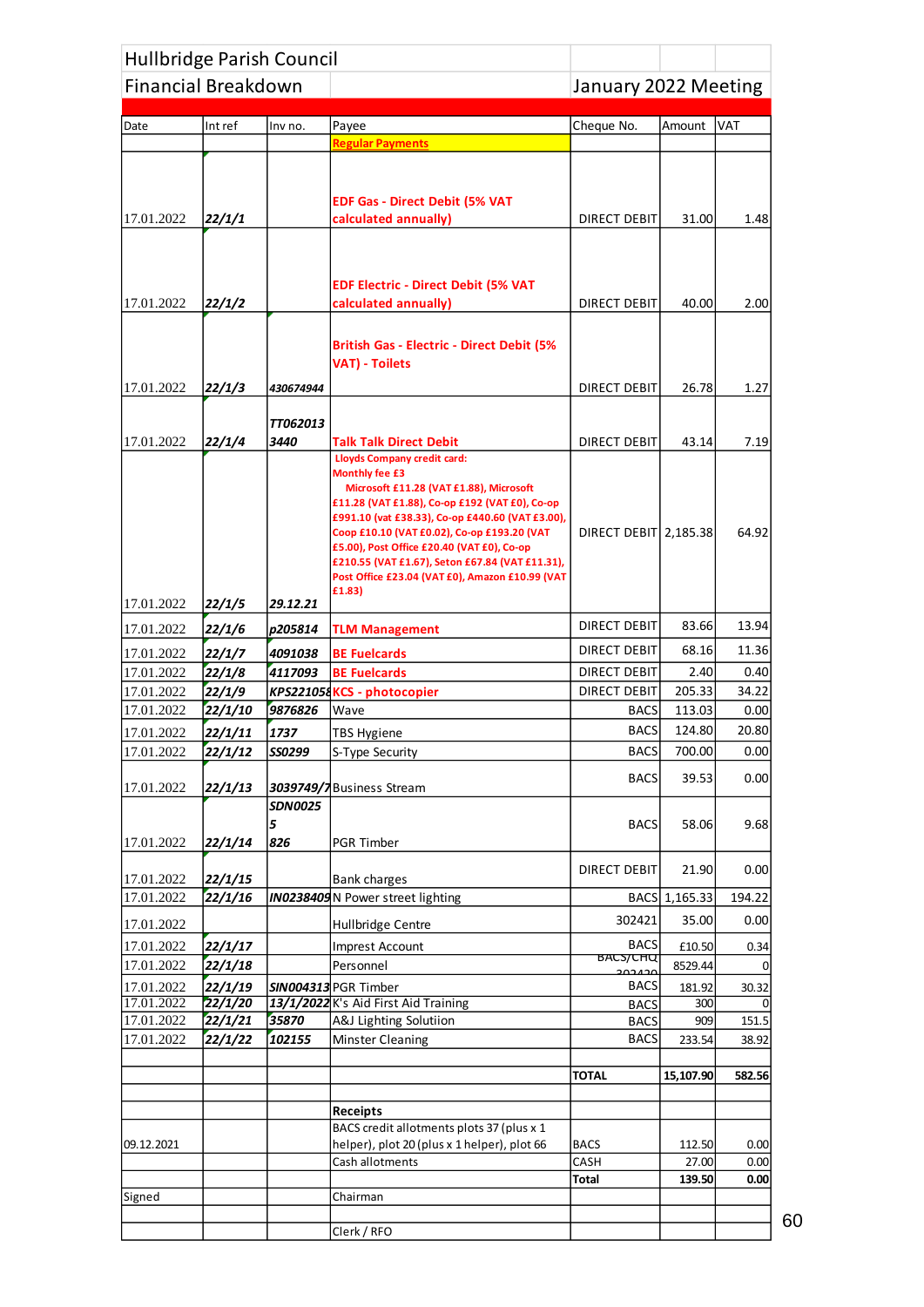#### **144**/1/22. **Christmas Review**

.

**144.1**/1/22 – RESOLVED The Clerk reviewed Christmas 2021. Members *agreed* to discuss a change to the existing format at a working group. ACTION – Clerk to set up a Christmas Working Group.

#### **145**/1/22 **Press/ Media and Social Media Policy**

**145.1/**1/22 – RESOLVED – Members adopted the updated policy.

#### **146/**1/22 **Healthcare in Hullbridge**

**146.1**/1/22 – Members discussed the S106 monies at RDC.

ACTION – Clerk to arrange a meeting with the practice manager.

#### **147**/1/22 **Security Patrols**

**147.1**/1/22 – RESOLVED – Members received the report, no issues were raised. A comment was made that it was nice to see positive content in the report.

#### **148**/1/22 **Road Safety/ Highways**

**148.1**/1/22 – A discussion was had about unadopted roads in Hullbridge and the various problems that can arise. It was RESOLVED to further discuss this at the Highways/Road Safety Working Group.

#### **149**/1/22 **Village Sign**

**149.1**/1/22 – Members discussed the provision of new Village signs. ACTION- Clerk to obtain updated quotes.

#### **150**/1/22 **Kendal Park/Rose Garden/River Footpath/Pooles Lane Car Park**

**150.1**/1/22 – An update was given regarding the pond repairs and Anglian Water. Members discussed the future provision of Electric car charge points and covered cycle storage in Pooles Lane Car Park.

ACTION – Clerk to include this on a future Committee Agenda for discussion.

#### **151**/1/22 **Footpaths / Highways**

**151.1**/1/22 Members noted the footpath appendix.

**151.2/**1/22 Members noted the highways appendix. A discussion was had regarding Public Right of Way at Brandy Hole. Cllr Hoy will speak with the PROW officer.

#### **152**/1/22 **HRA Response**

 **152.1**/1/22 – Members approved the amended draft response. ACTION – Clerk to send the response to the HRA Chairman.

#### **153/**1/22 **Representatives on Outside Bodies**

- **153.1**/1/22
	- a) Parish Councillors No Report.
	- b) Citizen Advise Bureau (Cllr Mrs. L. Campbell-Daley) A report was given.
	- c) Hullbridge Community Association (Cllrs D Flack / Mrs. J O'Brien) No report
	- d) Hullbridge Centre (Cllr Mrs A Hale) No report.
	- e) Rochford Hundred Assoc. of Local Councils(Cllrs Miss A Marriott / C.Agius / Clerk )**Next meeting will be 20th January 2022.**
	- f) Transport (Cllr Mrs L Campbell-Daley) A report was given including increased capacity of the No.20 bus.
	- g) Parish Safety Volunteers/Heart Watch (Cllrs P White/Mr. J Chaffin) No Report